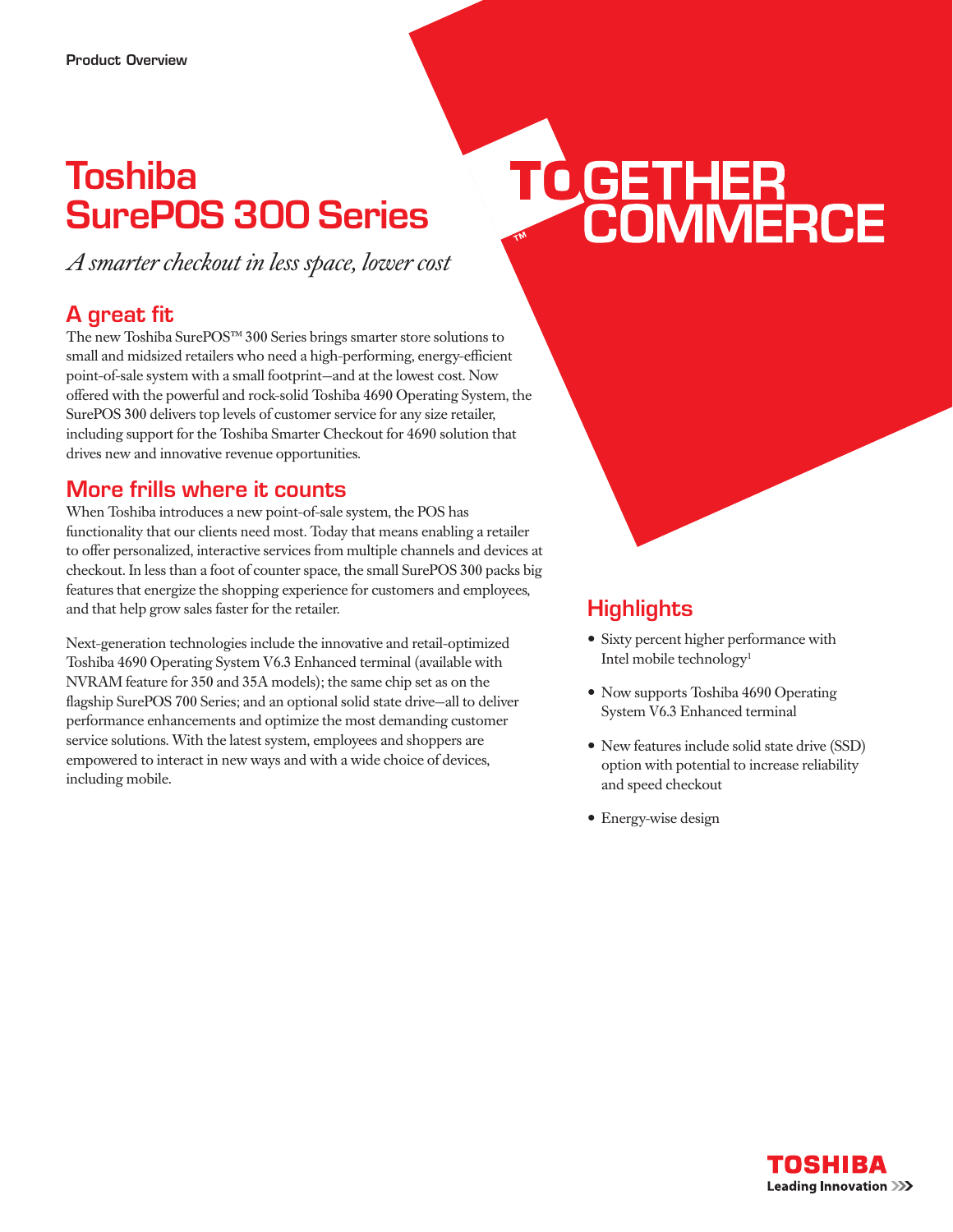Superior graphics ensure multimedia applications respond at their best, such as videos and third-party promotions on customer-facing displays. Memory scalable up to 4 GB<sup>2</sup> and replaceable SurePorts mean retailers can use existing assets and introduce new services and devices as needed. Embedded security features help protect against viruses and tampering.

#### Lower cost where it matters

The Toshiba SurePOS 300 helps retailers save money where it matters—over the long run. With earth-friendly technology that saves energy and increases reliability, the SurePOS 300 can help reduce power bills while providing a long service life. Deep sleep, for example, allows the POS system to be in a low power state when checkout lanes are idle, then put back to use in seconds, saving up to 47 percent energy.<sup>3</sup>

Remote Management Agent, which can be enabled to automate deep sleep, also allows system monitoring from a single console in the store or remotely. So technicians have quick access to the POS and devices for software and security updates, and to keep tabs on system health. Easy, virtually tool-free serviceability and remote monitoring help keep POS maintenance costs low and checkout lanes moving.

#### Sized right for any checkout environment

The SurePOS 300 packs big features into a small space. The footprint measures only about 10 inches, which frees up space on a checkout counter for retailers to display and sell impulse items that can increase revenue. Smartly designed front vents promote front-to-back airflow so that the powerful system stays cool without side vents, allowing it to be placed in a variety of places, even tight spaces.



- 1 Compact footprint and distributed design
- 2 Intel® Celeron® T3100 processor provides 60 percent performance improvement
- 3 80 PLUS Gold power supply
- 4 Dual video display capability
- 5 Storage options include 500 GB hard drive. Solid state drive (SSD) can help speed performance, availability and reliability
- 6 Deep sleep automation and built-in power management let POS "nap" and lower energy costs
- 7 Remote Management Agent
- 8 Virtually tool-free access to key components
- 9 Sensor driver allows proactive monitoring of the health of the system
- 10 Selectable and upgradeable SurePorts enable retailers to use existing devices and connect customer or employee devices
- 11 Front vents promote front-to-back airflow keeping the system cool and help keep systems up and running
- 12 Retail-hardened design
- 13 Engineered for retailers with components designed to work together seamlessly
- 14 Open platform and broad operating system support, including Toshiba 4690 V6.3
- 15 Service and parts available up to seven years after withdrawal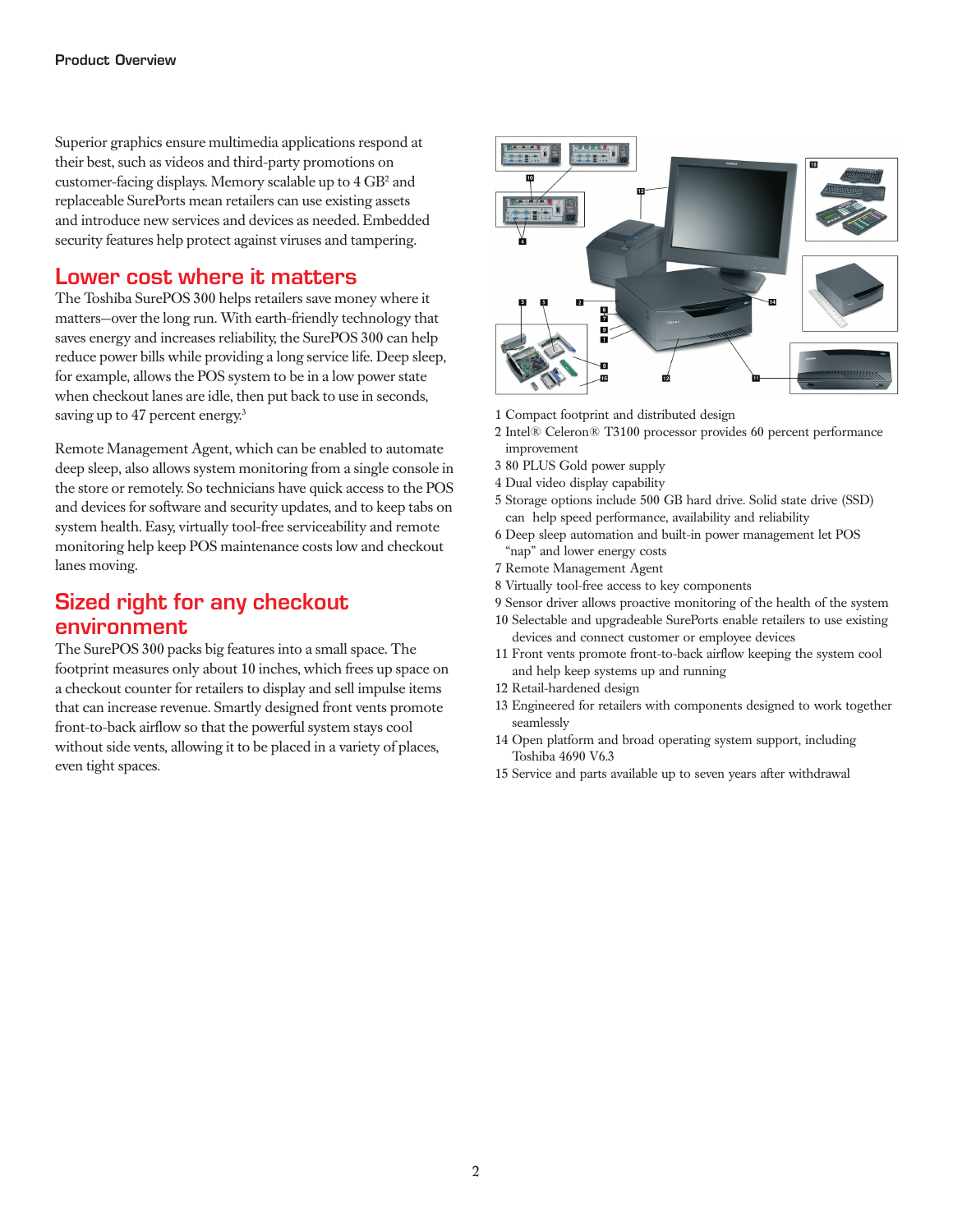As for all Toshiba retail solutions, systems and peripherals are tested, engineered and color coordinated to be compatible. Every detail—even to the latching connection—is designed and optimized to work together as a total store solution. So there is no guesswork when adding services and devices.

#### Why Toshiba?

As the world's leading provider of integrated in-store solutions and retail insights, Toshiba Global Commerce Solutions delivers end-to-end solutions for checkout, consumer interactions and retail operations that unlock amazing new possibilities for our clients and shoppers everywhere. In partnership with the Together Commerce Alliance, our global business partner program, we help bring innovation and value to every retailing experience so that you can delight your customers every day, everywhere

#### Together Commerce

Together Commerce is the new future of retail where retailers adapt their strategies, their stores and their technology to engage with consumers throughout the buying process in a seamless and helpful way. Toshiba SurePOS 300 demonstrates this vision and the collaborative approach in which retailers and customers create mutually rewarding commerce—together.

#### For more information

To learn more about the Toshiba SurePOS 300 Series, please contact your Toshiba representative or Toshiba Business Partner, or visit: [toshibagcs.com](http://www.toshibagcs.com)

Additionally, IBM Global Financing can help you acquire the IT solutions that your business needs in the most cost-effective and strategic way possible. We'll partner with credit-qualified clients to customize an IT financing solution to suit your business goals, enable effective cash management, and improve your total cost of ownership. IBM Global Financing is your smartest choice to fund critical IT investments and propel your business forward. For more information, visit: [ibm.com/financing](http://www.ibm.com/financing)